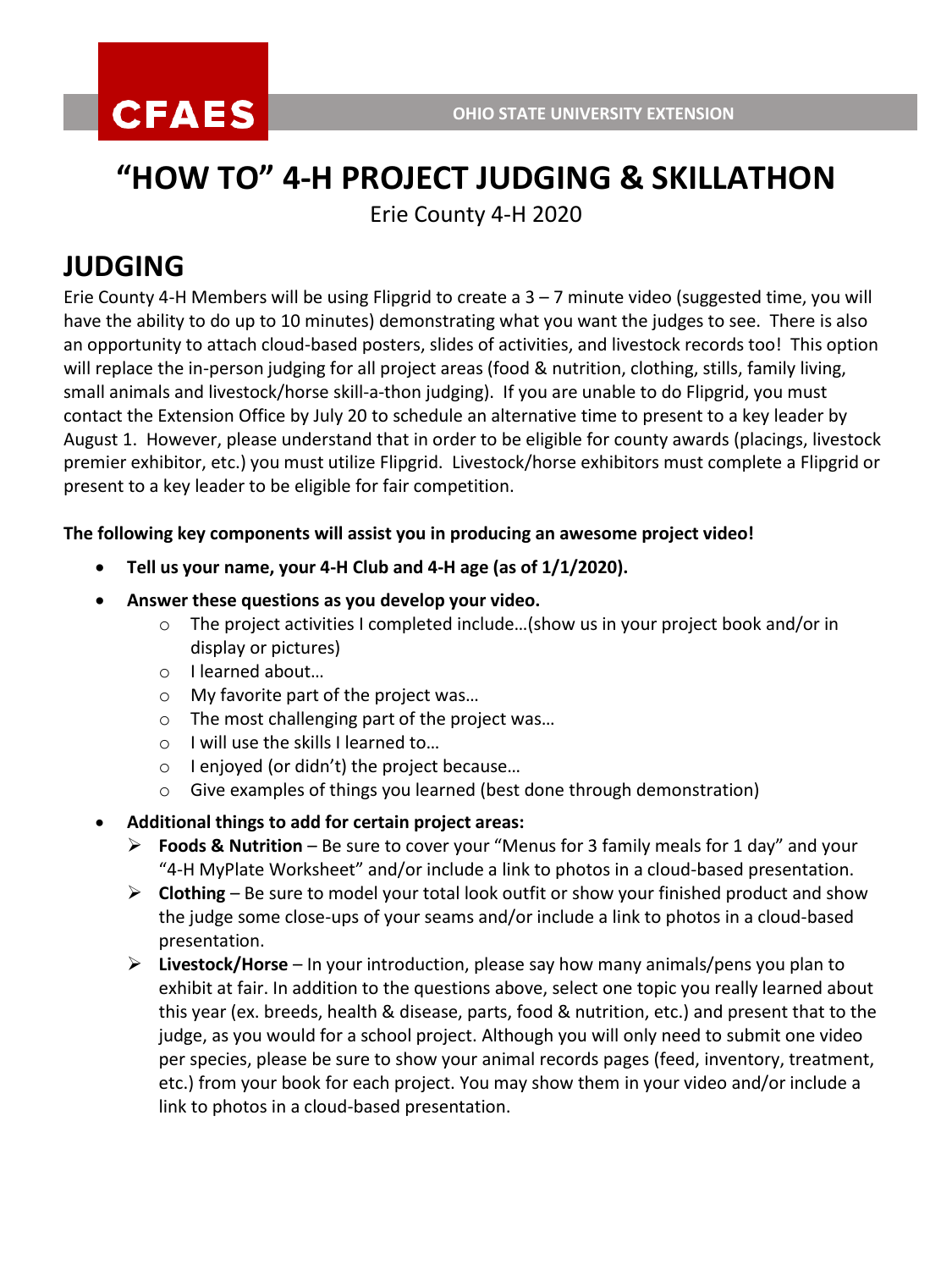## **PROJECT SUBMISSION & DEADLINE**

4-H Members should submit one video per project/species. For example, if you are taking Sew Fun and Grill Master you will need to submit two separate videos, one focusing on each project. If you are taking Market Turkey and Market Duck you will only need to submit one poultry video but you will need to show your book/records for both. Non-livestock members can begin uploading videos beginning June 22; livestock/horse project members can begin uploading videos July 13 and all submissions must be completed by July 27.

Judges will review videos starting July 28 through August 2. You will be contacted if we need to hold a zoom interview to complete placing. Zoom interviews will be held August 4 and 5. Non-livestock results will be posted to the Erie County 4-H Website shortly after. Members can also participate in the "Ohio 4-H Online Showcase of Projects." This event will be open to all members and is noncompetitive. Stay tuned for more details.

## **HOW TO RECORD & UPLOAD YOUR PROJECT USING**

Adapted from materials produced by **Margo Long**, 4-H Youth Development Educator, Marion County Extension, The Ohio State University.



### **BEFORE YOU START …… Read this in its entirety.**

- Familiarize yourself with **Flipgrid**.
	- □ Check out our tutorial video at [go.osu.edu/flipgridtutorial.](https://www.youtube.com/watch?v=8aKg3_ajGxk&feature=youtu.be)
	- $\Box$  Go to Flipgrid.com and enter the Flipcode for your project area
		- Clothing/Textiles **erie4hclothing**
		- Food/Nutrition **erie4hfood**
		- Miscellaneous Still/Family Living **erie4hmisc**
		- Livestock/Horse **erie4hlivestock**
		- Cloverbuds **erie4hcloverbud**
		- Public Speaking **erie4hspeaking**
		- All Passwords: **Erie4Hrocks!**
	- $\Box$  Read the Welcome Page and look at a sample video.
	- $\Box$  Click on Topics on the right side to see a drop down of all projects. Use down arrow to see all the projects. Scroll through the projects until you find yours. Go to your project page and read any project specific requirements.
- $\Box$  Look over the grading rubric on the 4-H website: <https://erie.osu.edu/program-areas/4-h-youth-development/4-h-flipgrid-virtual-judging>
- $\Box$  PLAN your 4-H project judging video using a storyboard or template. When you storyboard a video, you're creating a plan for production. It's tempting to just pick up a video camera and start recording, but without a road map you'll waste time and energy.
- Decide if you are going to use the **Flipgrid** video function or a smartphone's video function with editing capabilities. Just know that editing is limited in **Flipgrid.**
- $\Box$  Decide if you want to enhance your video with Google slides/doc or other cloud-based presentation.
- $\Box$  Don't forget to practice!
- $\Box$  Have both your video plan or prepared video clip and slides ready to go before you log in to **Flipgrid** to submit.